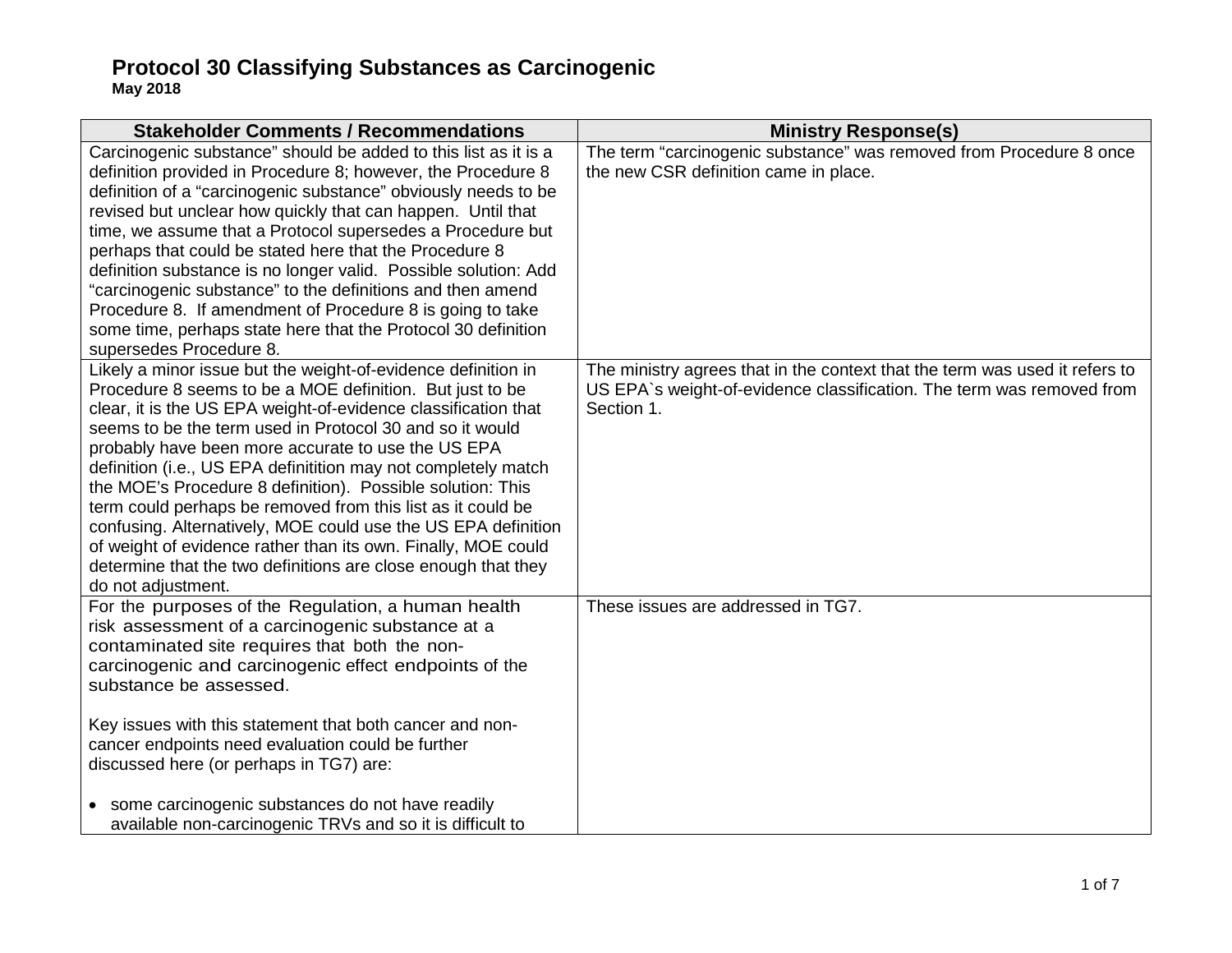|           | <b>Stakeholder Comments / Recommendations</b>                                                            | <b>Ministry Response(s)</b> |
|-----------|----------------------------------------------------------------------------------------------------------|-----------------------------|
|           | evaluate the non-cancer endpoint. A good example is                                                      |                             |
|           | dibenz(a,h)anthracene where a potency factor is                                                          |                             |
|           | available but not a TDI or RfD. And so, it may not be                                                    |                             |
|           | possible to calculate HQ values for some carcinogens.                                                    |                             |
|           | Possible solution: Include a statement here and/or in                                                    |                             |
|           | TG7 that specifies that MOE is aware of such issues                                                      |                             |
|           | and non-carcinogenic endpoints are not required to be                                                    |                             |
|           | evaluated in such cases.                                                                                 |                             |
| $\bullet$ | some carcinogenic substances do not have potency                                                         |                             |
|           | factors and instead are treated as threshold substances.                                                 |                             |
|           | Good example examples PCDD/Fs and PCBs both of                                                           |                             |
|           | which are classified as Group 1 by IARC. And so, it                                                      |                             |
|           | may not be appropriate to calculate ILCR estimates for<br>some carcinogens. Possible solution: Include a |                             |
|           | statement here and/or in TG7 that specifies that ILCRs                                                   |                             |
|           | are not are not required to be evaluated in such cases.                                                  |                             |
|           |                                                                                                          |                             |
| $\bullet$ | some carcinogenic substances will not have cancer                                                        |                             |
|           | potency estimates available for other reasons.                                                           |                             |
|           | Specifically, IARC is in the business of classifying                                                     |                             |
|           | substances but not in providing potency estimates and,                                                   |                             |
|           | consequently, if IARC has classified a substance as                                                      |                             |
|           | carcinogenic Group 1 or 2A, there can be no assurance                                                    |                             |
|           | that another agency has provided a potency estimate.                                                     |                             |
|           | Thus, it may not be possible to estimate ILCR for some                                                   |                             |
|           | chemicals considered to be carcinogenic substances,                                                      |                             |
|           | Possible solution: Include a statement here and/or in                                                    |                             |
|           | TG7 that MOE is aware of such issues specifies that                                                      |                             |
|           | non-carcinogenic endpoints are not required to be<br>evaluated in such cases.                            |                             |
|           |                                                                                                          |                             |
|           | Health Canada has been specifically excluded from this                                                   |                             |
|           | protocol as a source and that is fine. But there could be some                                           |                             |
|           | confusion in that Health Canada FCSAP Part II: TRVs and                                                  |                             |
|           | Chemical-Specific Factors is a source of toxicological                                                   |                             |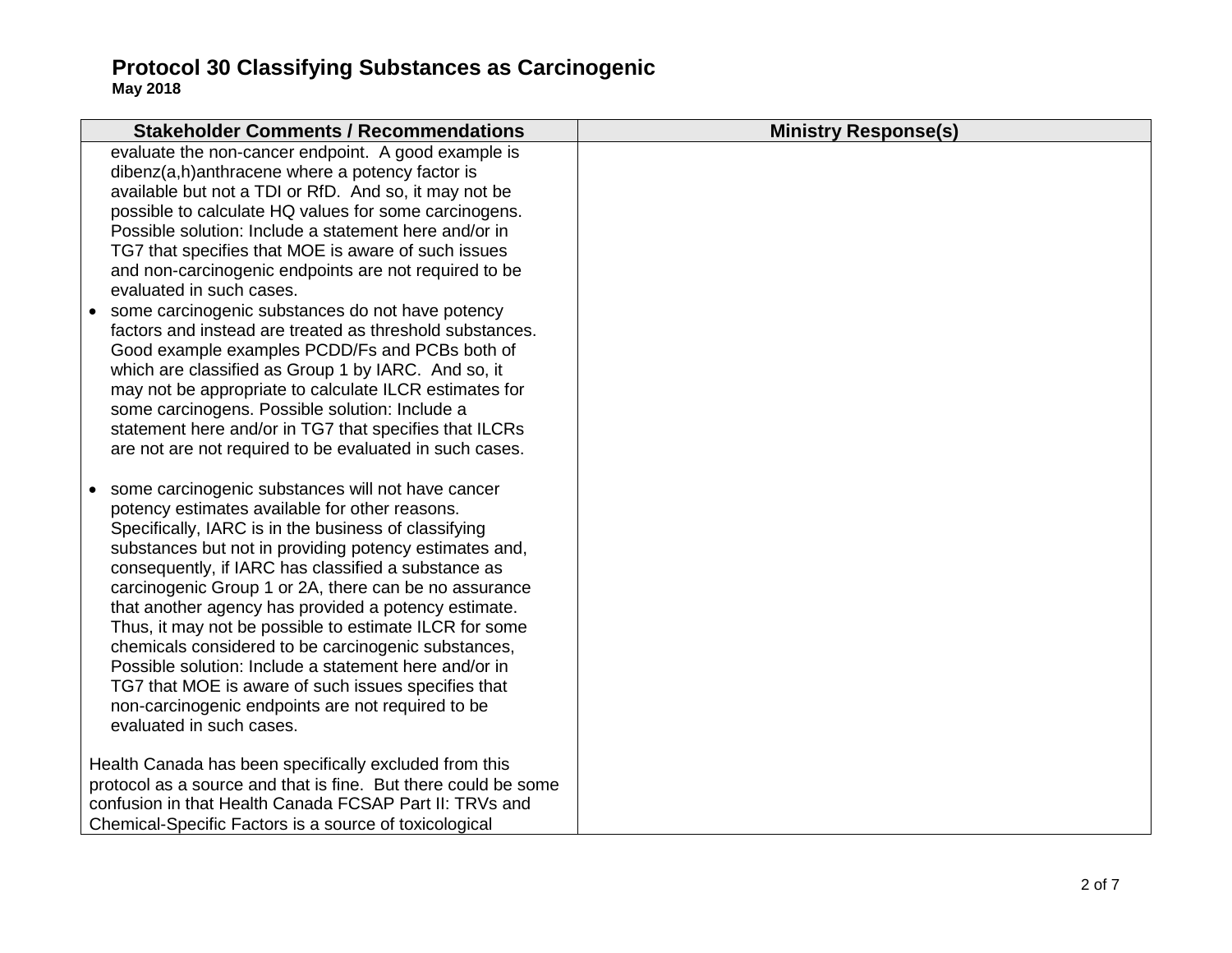| <b>Stakeholder Comments / Recommendations</b>                                                                                                                                                                                                                                                                                                                                                                                                                                                                                                                                                                                                                                                                                                                                                                                                                                                                                                                                                                                                                                                                                                                            | <b>Ministry Response(s)</b>                                                                                                                                                                                                                                                                                                                                                                                                                                                                                                                   |
|--------------------------------------------------------------------------------------------------------------------------------------------------------------------------------------------------------------------------------------------------------------------------------------------------------------------------------------------------------------------------------------------------------------------------------------------------------------------------------------------------------------------------------------------------------------------------------------------------------------------------------------------------------------------------------------------------------------------------------------------------------------------------------------------------------------------------------------------------------------------------------------------------------------------------------------------------------------------------------------------------------------------------------------------------------------------------------------------------------------------------------------------------------------------------|-----------------------------------------------------------------------------------------------------------------------------------------------------------------------------------------------------------------------------------------------------------------------------------------------------------------------------------------------------------------------------------------------------------------------------------------------------------------------------------------------------------------------------------------------|
| information that is cited in TG7 and this Health Canada<br>document may provide cancer potency factors that are not<br>required to be considered (e.g., phenanthrene). Possible<br>solution: There could be some benefit to specifically state that<br>MOE is aware of this and this is the intention of the protocol<br>(but it may be obvious enough without this                                                                                                                                                                                                                                                                                                                                                                                                                                                                                                                                                                                                                                                                                                                                                                                                      |                                                                                                                                                                                                                                                                                                                                                                                                                                                                                                                                               |
| Although we cannot be certain as the specific details on the<br>methods of Omnibus standard development have not been<br>released, it would seem that there is some potential that certain<br>substances were not treated as carcinogens in the<br>development approach would be flagged as carcinogens in the<br>HHRA approach. Although the supporting information for<br>criteria development is not yet available but the lead (Pb)<br>scenario (see below) is an example of the potential<br>disconnects that are likely unanticipated and will only come<br>about when risk assessors start using the new guidance<br>Possible solution: Ensure that this "3.1, 3.2 or 3.3 approach" is<br>consistent with the Omnibus standard approach (i.e., it would<br>be awkward if this approach triggered a different classification<br>than was used to develop standards). Nevertheless, if there<br>are examples where a different approach in risk assessment vs<br>standard development is preferred, this protocol could state<br>that is the intention (i.e., to prevent some from using the<br>rationale that they used the standard assessment<br>classification) | The standards derivation methods for ministry-derived standards do not<br>contradict Protocol 30 for any substance other than lead. In the case of<br>lead an alternative approach was used reflective of the non-threshold<br>effects (i.e. the exposure term was adjusted to reflect lifetime exposure).<br>The ministry recognizes that standards that were adopted from US EPA<br>Regional Screening Levels may in some cases contradict Protocol 30,<br>which may be addressed in the future.                                            |
| Related to the above issue is lead (Pb). IARC considers lead<br>to be Group 2A but few agencies consider Pb to be<br>carcinogenic and it seems unlikely that the MOE used a cancer<br>potency factor approach to develop the IL standard for Pb or<br>for the other land uses. With that said, California EPA<br>(see: https://oehha.ca.gov/chemicals/lead-and-lead-<br>compounds) has oral and inhalation cancer potency factors for<br>Pb (none of the other agencies cited in TG7 have<br>recommended slope factors). And so it would seem possible                                                                                                                                                                                                                                                                                                                                                                                                                                                                                                                                                                                                                   | The ministry did not consider carcinogenicity in its standards<br>development and does not currently require risk assessors to evaluate<br>lead as a carcinogenic substance. Although IARC has listed lead as a<br>Group 2A carcinogen, there is no consensus on the issue among<br>jurisdictions and science indicates that the human evidence is<br>inadequate. Lead will be re-evaluated when pertinent information<br>becomes available. The current risk assessment requirements are<br>clarified in TG7. See also the previous comment. |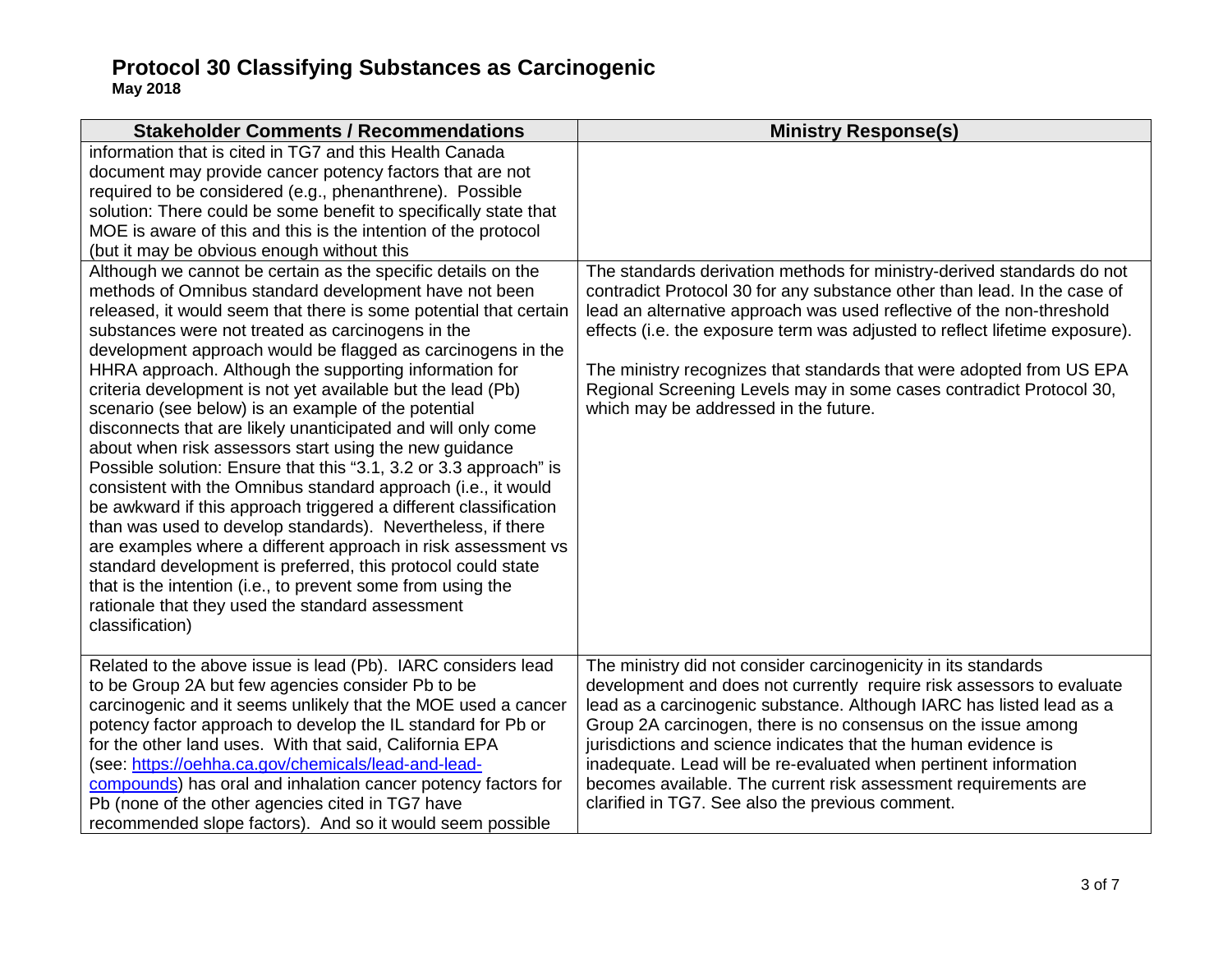| <b>Stakeholder Comments / Recommendations</b>                                                                                                                                                                                                                                                                                                                                                                                                                                                                                                                                                                                                                                                                                                                                                                                                                                                                                                                        | <b>Ministry Response(s)</b>                                                                                                                                                                                                             |
|----------------------------------------------------------------------------------------------------------------------------------------------------------------------------------------------------------------------------------------------------------------------------------------------------------------------------------------------------------------------------------------------------------------------------------------------------------------------------------------------------------------------------------------------------------------------------------------------------------------------------------------------------------------------------------------------------------------------------------------------------------------------------------------------------------------------------------------------------------------------------------------------------------------------------------------------------------------------|-----------------------------------------------------------------------------------------------------------------------------------------------------------------------------------------------------------------------------------------|
| that some could consider that Protocol 30 is stating risk<br>assessments need to consider Pb as a carcinogen due to the<br>IARC classification and then use the CaIEPA potency factor<br>even though it would seem that Omnibus standards did not.<br>We give this example for Pb but there are bound to be other<br>chemicals that will have a similar issue. Possible solution:<br>MOE should examine this issue and provide risk assessors<br>with guidance that state the preferred approach. It would seem<br>that if the cancer designation was available at the time the<br>Omnibus standards were developed but not used by the MOE,<br>that the HHRA should not be required to evaluate the<br>substance as a carcinogen. Alternatively, if that is not the<br>case, the MOE could state that such substances are required<br>to be evaluated as carcinogens if that is the intention. Either<br>way, it is recommended that this issue should be clarified |                                                                                                                                                                                                                                         |
| Is it important to MOE that the source of the selected TRV is<br>the same as the source of the carcinogen classification?<br>Currently, it would seem that Protocol 30 could direct a risk<br>assessor to use a classification from US EPA/IARC/CCME and<br>then use a TRV that is not from the same source. This would<br>definitely occur with any IARC classification (since IARC does<br>not provide potency estimates) but could also occur with other<br>sources. Is that a problem? Possible solution: It is<br>recommended that MOE evaluate this issue. If MOE has no<br>problem with such an approach, the text of Protocol 30 is fine;<br>however, if that is not the intention, the text would need to be<br>revised to prevent this interpretation                                                                                                                                                                                                      | It is the ministry's intention that Protocol 30 is used for determining<br>whether or not a substance should be considered a carcinogen under the<br>CSR, whereas the TRV selection should follow the hierarchy as available<br>in TG7. |
| Because the US EPA approach is a bit complex (i.e.,<br>risk assessors need to be able to use pre- and post-<br>2005 guidance, a bit more context might be useful.<br>Possible solution: Consider some introductory text<br>such as the following:<br>In providing cancer potency information, US EPA has<br>typically provided a descriptor that classifies the                                                                                                                                                                                                                                                                                                                                                                                                                                                                                                                                                                                                      | More context was provided and the sections following were re-named<br>and re-organized for clarity (see response following).                                                                                                            |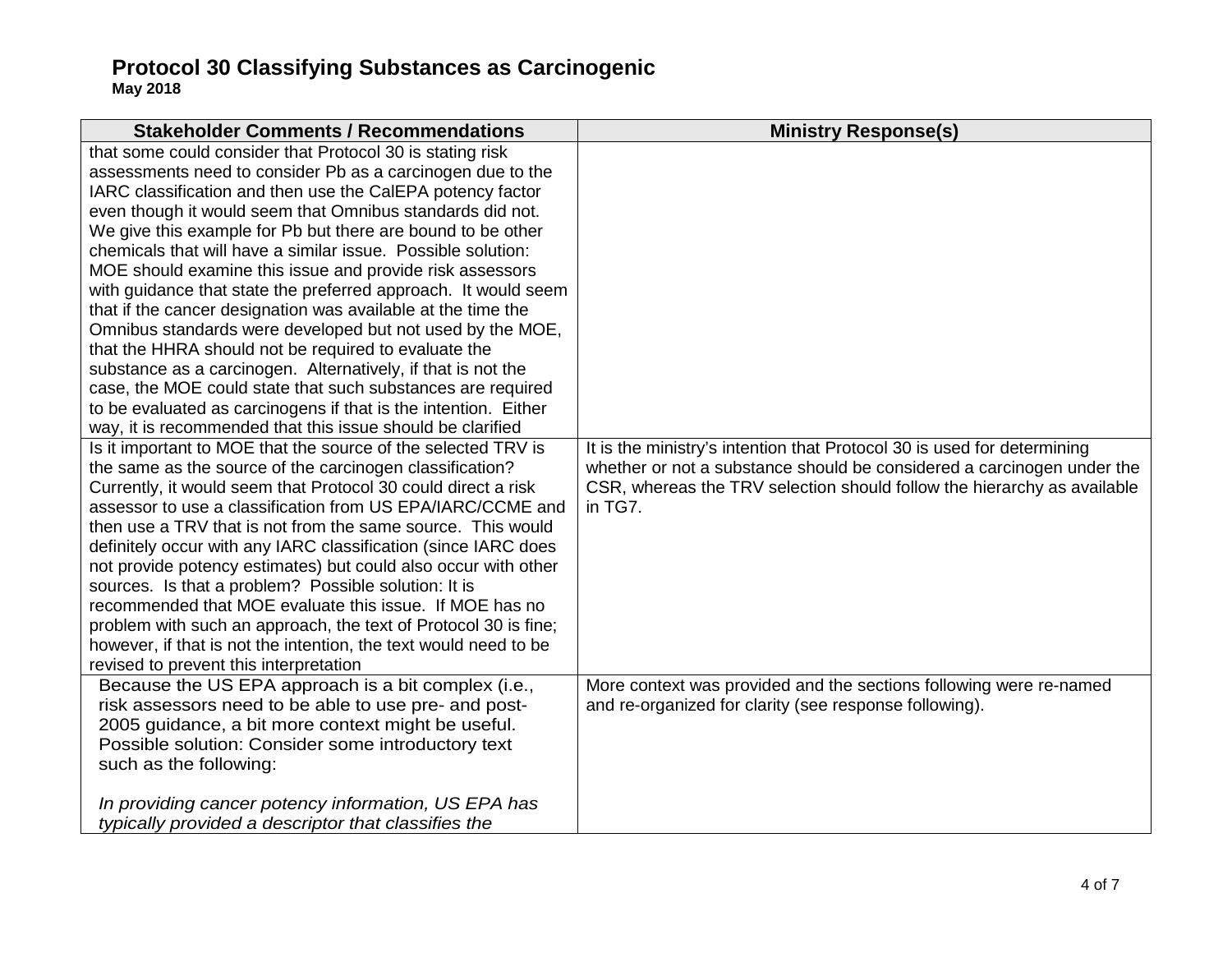| <b>Stakeholder Comments / Recommendations</b>                                                                                                                                                                                                                                                                                                                                                                                                                                                                                                                                                                                                                                                                                     | <b>Ministry Response(s)</b>                                                                                                                                                                                            |
|-----------------------------------------------------------------------------------------------------------------------------------------------------------------------------------------------------------------------------------------------------------------------------------------------------------------------------------------------------------------------------------------------------------------------------------------------------------------------------------------------------------------------------------------------------------------------------------------------------------------------------------------------------------------------------------------------------------------------------------|------------------------------------------------------------------------------------------------------------------------------------------------------------------------------------------------------------------------|
| likelihood of a substance may be a carcinogen to<br>people. Since 2005, US EPA has used a<br>classification scheme that describes carcinogenic<br>potential using a weight-of-evidence descriptor;<br>however, prior to 2005, an alphanumeric descriptor<br>system was used. Although new evaluations use the<br>US EPA (2005) classification system, there are<br>numerous carcinogens on the US EPA IRIS<br>database that are still only evaluated under the older<br>system. In the case that a weight-of-evidence<br>evaluation using the US EPA (2005) classification<br>system is not available, the US EPA alphanumeric<br>descriptor should be used. Consequently, the<br>following two approaches need to be considered. |                                                                                                                                                                                                                        |
| Rename section as "3.1.1 US EPA Weight-of-Evidence<br><b>Evaluation Descriptor"</b>                                                                                                                                                                                                                                                                                                                                                                                                                                                                                                                                                                                                                                               | The two sections were renamed to Weight-of-Evidence Descriptors and<br>Alphanumeric Descriptors; the US EPA 1996 descriptor "known/likely<br>carcinogen" was moved into Section 3.1.1.                                 |
| Rename section as "3.1.2 US EPA Alphanumeric Classification<br>Descriptor"                                                                                                                                                                                                                                                                                                                                                                                                                                                                                                                                                                                                                                                        |                                                                                                                                                                                                                        |
| Likely a minor issue but we could not verify that "known or<br>likely human carcinogen" was a previous US EPA category.<br>Entirely possible that it was but we could not find it. Possible<br>solution: This is likely a minor issue but MOE could determine if<br>they have information that supports this and if not, remove<br>bullet (a)                                                                                                                                                                                                                                                                                                                                                                                     | This was the 1996 category. On the IRIS website few chemicals can still<br>be found with this classification.                                                                                                          |
| US EPA (2005) does discuss the issue that some chemicals<br>may have multiple classifications on page 2-58 of their<br>document. Not sure if this is likely to be an issue but it could<br>be discussed in this protocol. Essentially, it is stating that<br>some classifications may be different for: 1) the same chemical<br>for different routes of exposure; and 2) the same chemical for<br>different dose rates or air concentrations. Possible solution:<br>Although it will apply to only a limited number of chemicals                                                                                                                                                                                                  | This is correct. The risk assessment approach should follow the<br>approach taken in standards derivation, which is that a carcinogen needs<br>to be carcinogenic by the exposure pathway evaluated, as stated in TG7. |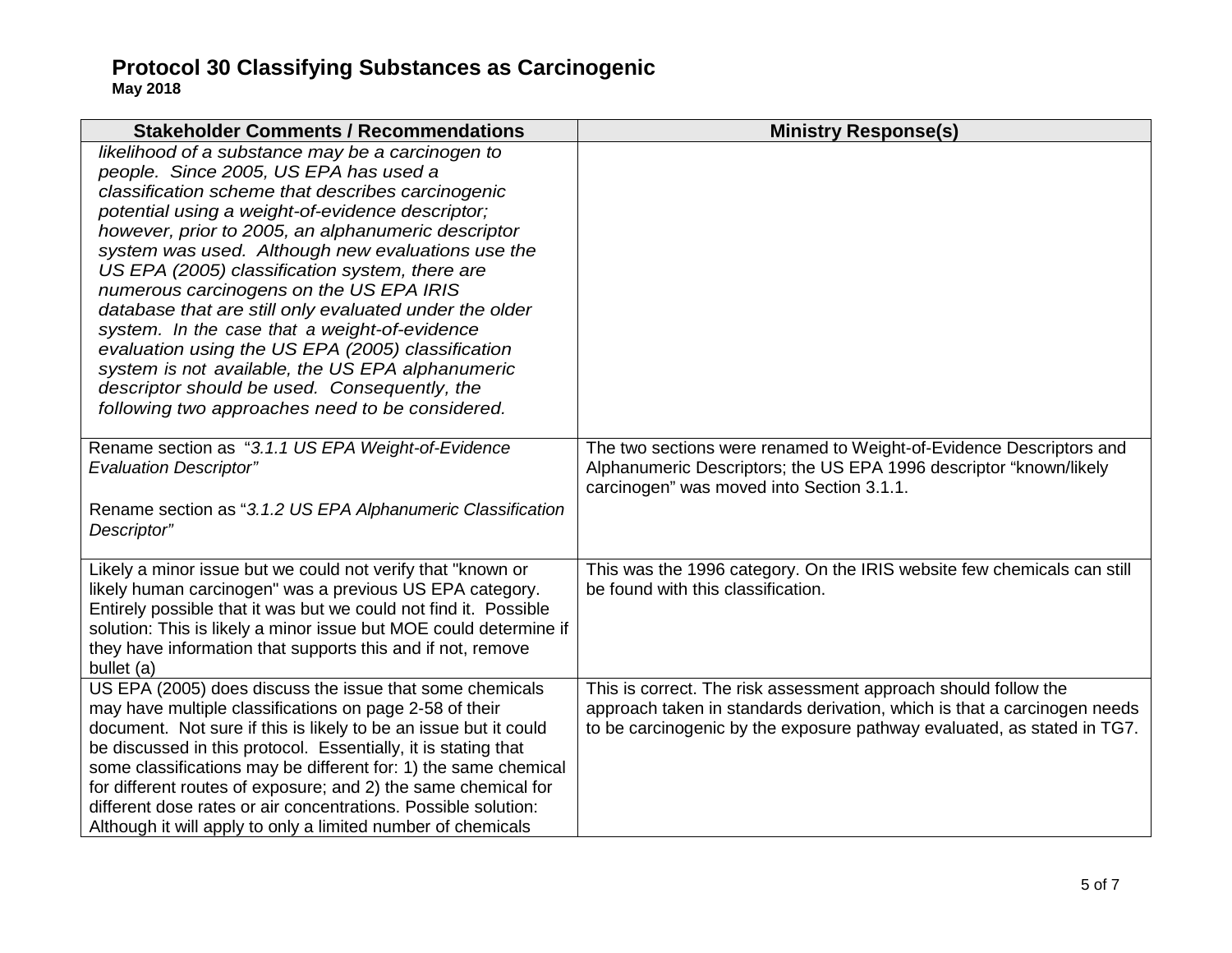| <b>Stakeholder Comments / Recommendations</b>                                                                                                                                                                                                                                                                                                                                                                                                                                                                                                                                                                                                                                                                                                                                                                                                                                                                                                                                                                                                                                                                                                                                       | <b>Ministry Response(s)</b>                                                                                                                                                                                                                                                                                                                    |
|-------------------------------------------------------------------------------------------------------------------------------------------------------------------------------------------------------------------------------------------------------------------------------------------------------------------------------------------------------------------------------------------------------------------------------------------------------------------------------------------------------------------------------------------------------------------------------------------------------------------------------------------------------------------------------------------------------------------------------------------------------------------------------------------------------------------------------------------------------------------------------------------------------------------------------------------------------------------------------------------------------------------------------------------------------------------------------------------------------------------------------------------------------------------------------------|------------------------------------------------------------------------------------------------------------------------------------------------------------------------------------------------------------------------------------------------------------------------------------------------------------------------------------------------|
| (e.g., nickel), it is recommended that MOE should Consider<br>whether these multiple classifications by US EPA are<br>applicable (we think they ae reasonable) and then if so, include<br>the mention. Or if they are not MOE's intention, that could be<br>stated too                                                                                                                                                                                                                                                                                                                                                                                                                                                                                                                                                                                                                                                                                                                                                                                                                                                                                                              |                                                                                                                                                                                                                                                                                                                                                |
| Likely a minor issue but we think the CCME avoids the terms<br>"carcinogenic" and "possibly carcinogenic" in stating these are<br>the carcinogenic PAHs of concern. Instead, CCME states that<br>their scheme is adopted on the WHO approach and order of<br>magnitude cancer potency factor (see page 120 of the CCME<br>document). Possible solution: This is likely a minor issue but<br>MOE could determine if they have information that supports<br>this and if not, remove these terms                                                                                                                                                                                                                                                                                                                                                                                                                                                                                                                                                                                                                                                                                       | On page 24-25 of the document cited, it reads, "CCME has provisionally<br>defined the carcinogenic PAHs of interest to [], as well as the possible<br>or known carcinogens chrysene and benzo[j]fluoranthene." The comment<br>is correct in that CCME does not assign classes, but has used a<br>description such as that used in Protocol 30. |
| This wording could lead some to interpret that HHRAs<br>need to only consider the PAHs in Table 1 as the<br>carcinogens (we don't think is necessarily the intent and<br>instead it would seem that these Table 1 PAHs need<br>consideration plus any others triggered by US EPA and<br>IARC systems). In other words, we are not sure that it will<br>be entirely clear that risk assessments will need to<br>evaluate all PAHs in Table 1 plus any other PAHs that<br>are accordingly classified in Sections 3.1 and 3.2.<br>Currently, the list in Table 1 is accurate but as US EPA<br>and WHO continue to evaluate, there is the possibility<br>that a PAH could be added to the list and so Table 1<br>should not be construed as the only PAHs that need to<br>be evaluated in the future and instead the risk assessor<br>should stay on top of this issue. Possible solution: More<br>clearly state that in addition to the Table 1 PAHs, HHRAs<br>need to check the US EPA and IARC classifications<br>(currently it would seem that no other PAHs would be<br>triggered but that could change with time as US EPA and<br>IARC re-do their assessments from time to time) | The intent is to only evaluate the PAHs listed in Table 1. If new evidence<br>becomes available the substance should be included; the ministry will<br>update Protocol 30 as necessary.                                                                                                                                                        |
| Even though CCME is being cited as the source of<br>classification, it would seem that TG7 states that Health                                                                                                                                                                                                                                                                                                                                                                                                                                                                                                                                                                                                                                                                                                                                                                                                                                                                                                                                                                                                                                                                       | This is clarified in TG7.                                                                                                                                                                                                                                                                                                                      |
|                                                                                                                                                                                                                                                                                                                                                                                                                                                                                                                                                                                                                                                                                                                                                                                                                                                                                                                                                                                                                                                                                                                                                                                     |                                                                                                                                                                                                                                                                                                                                                |